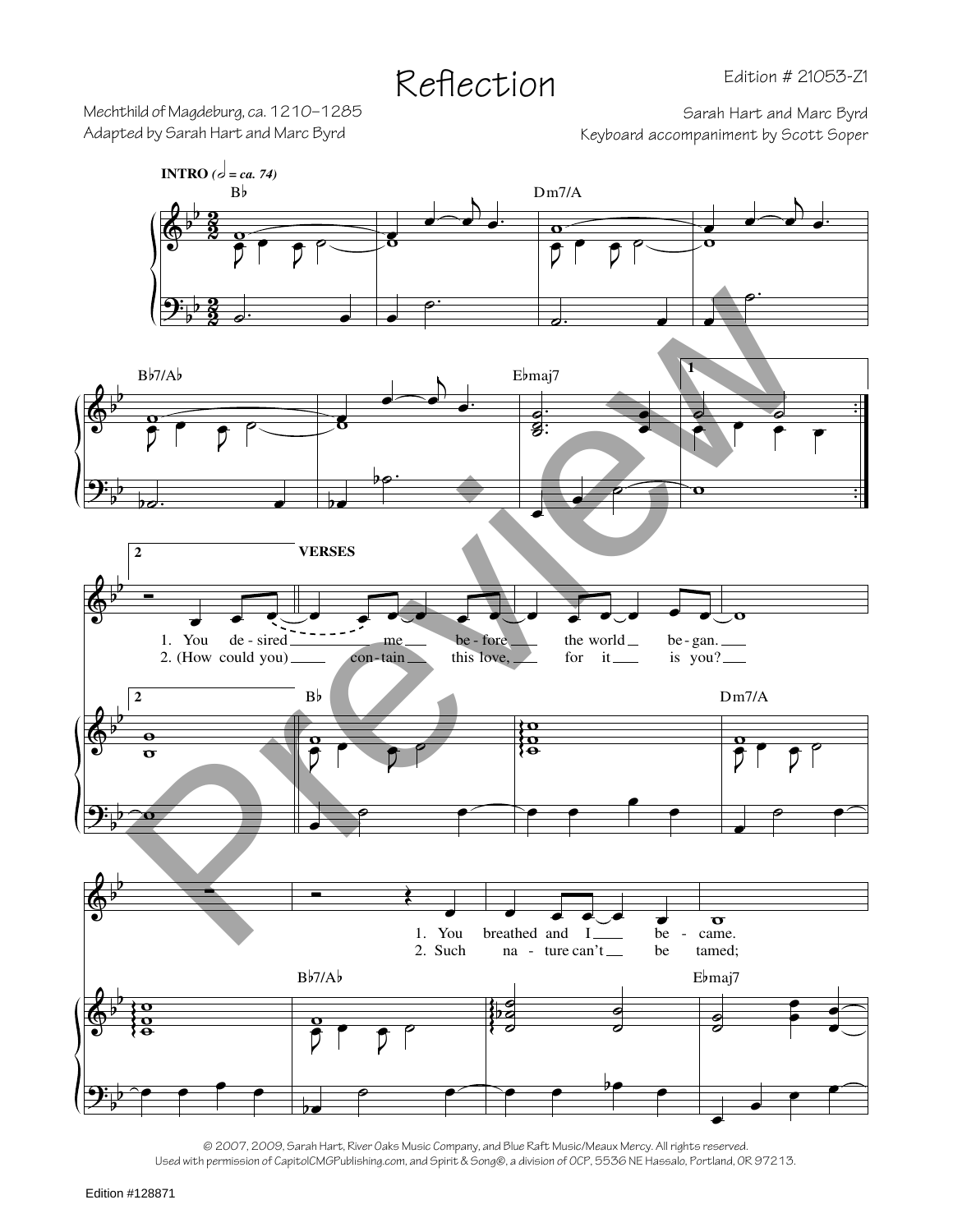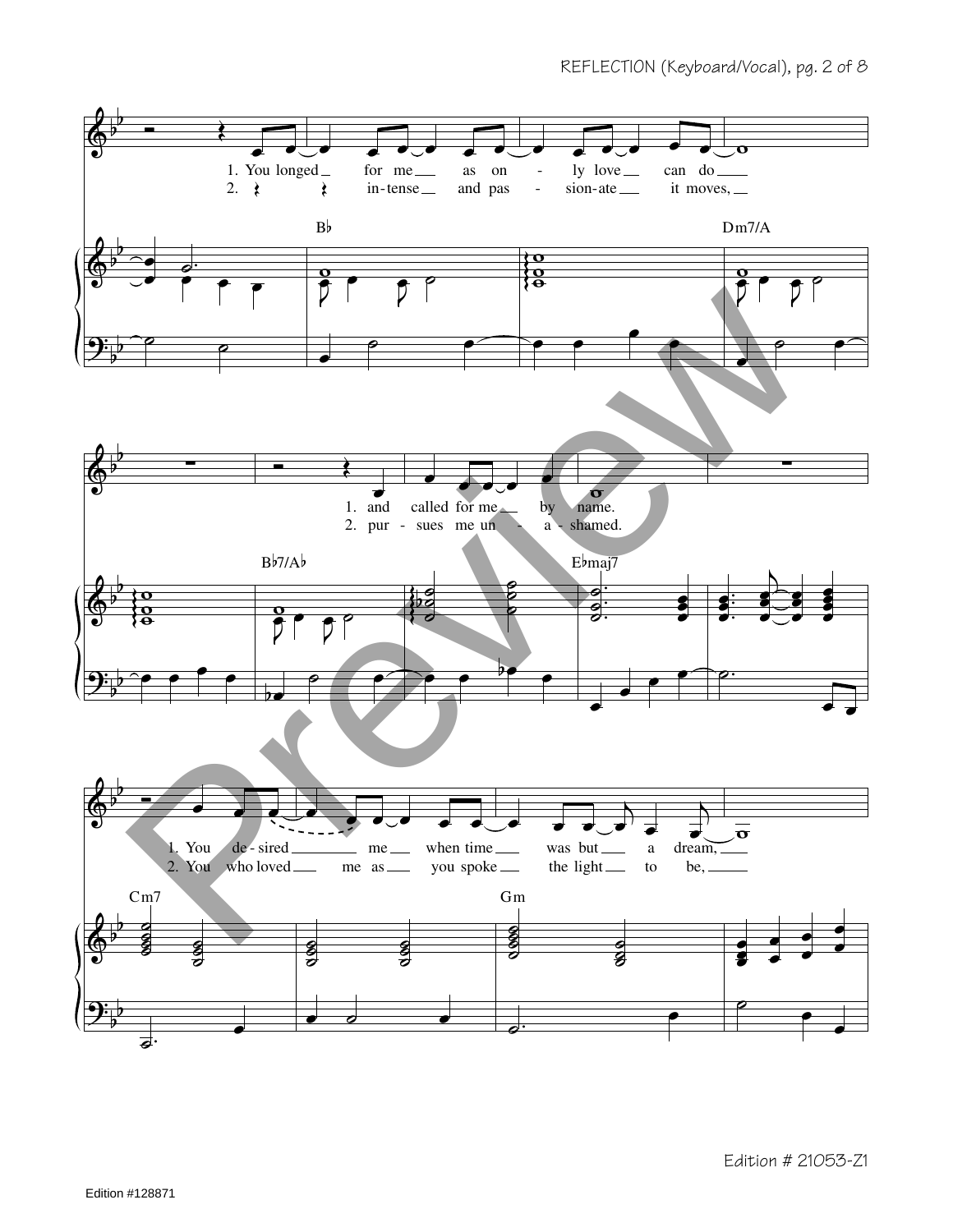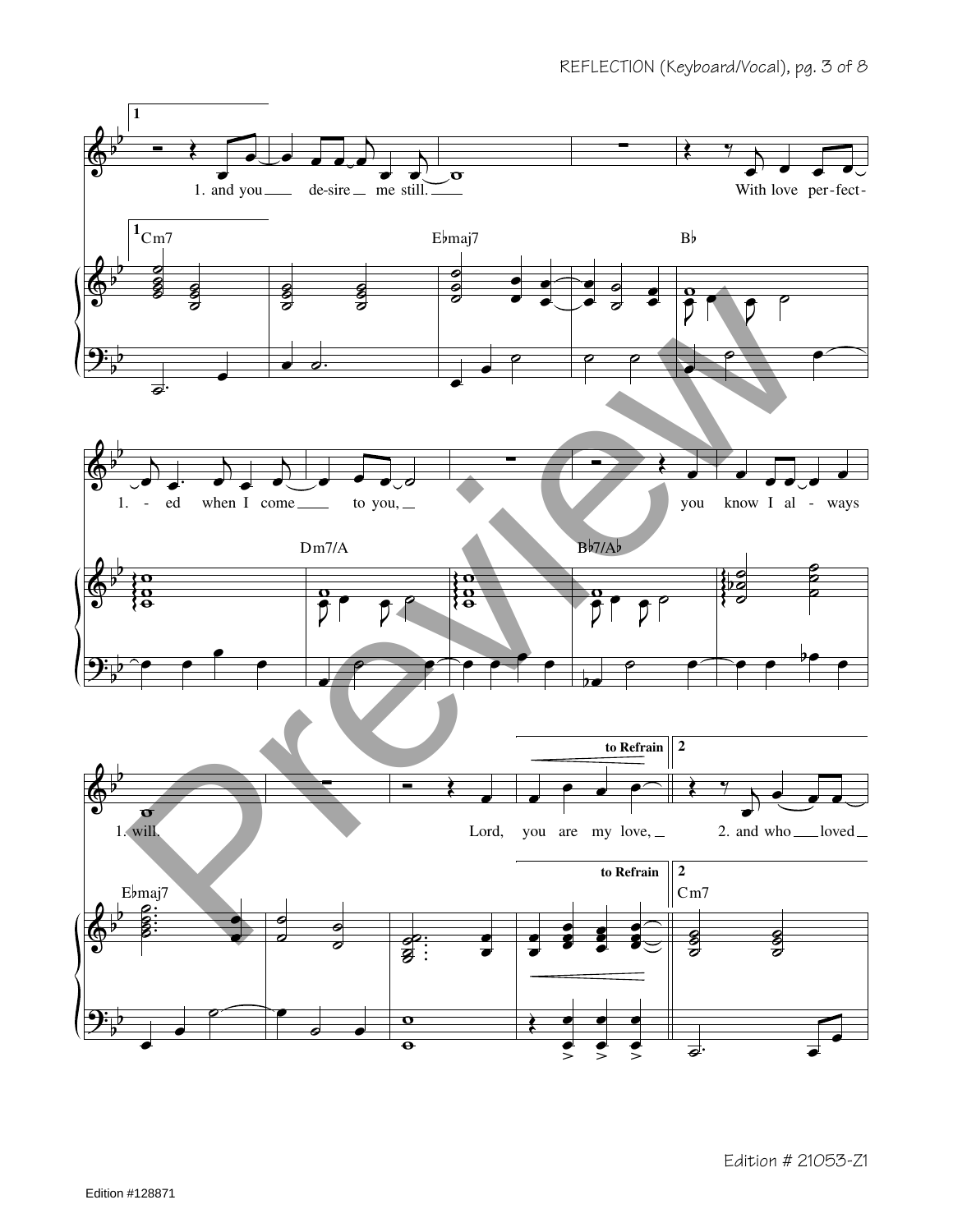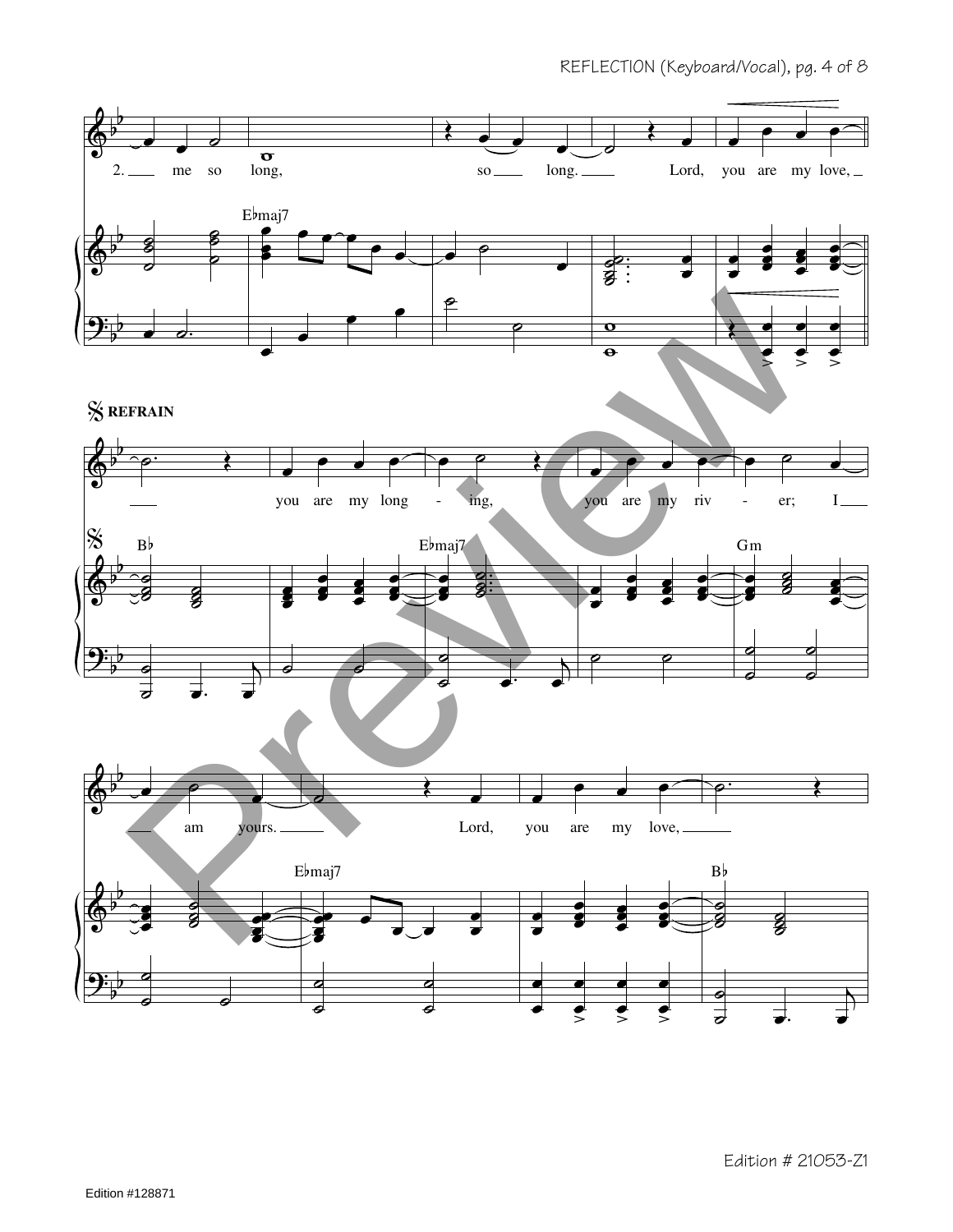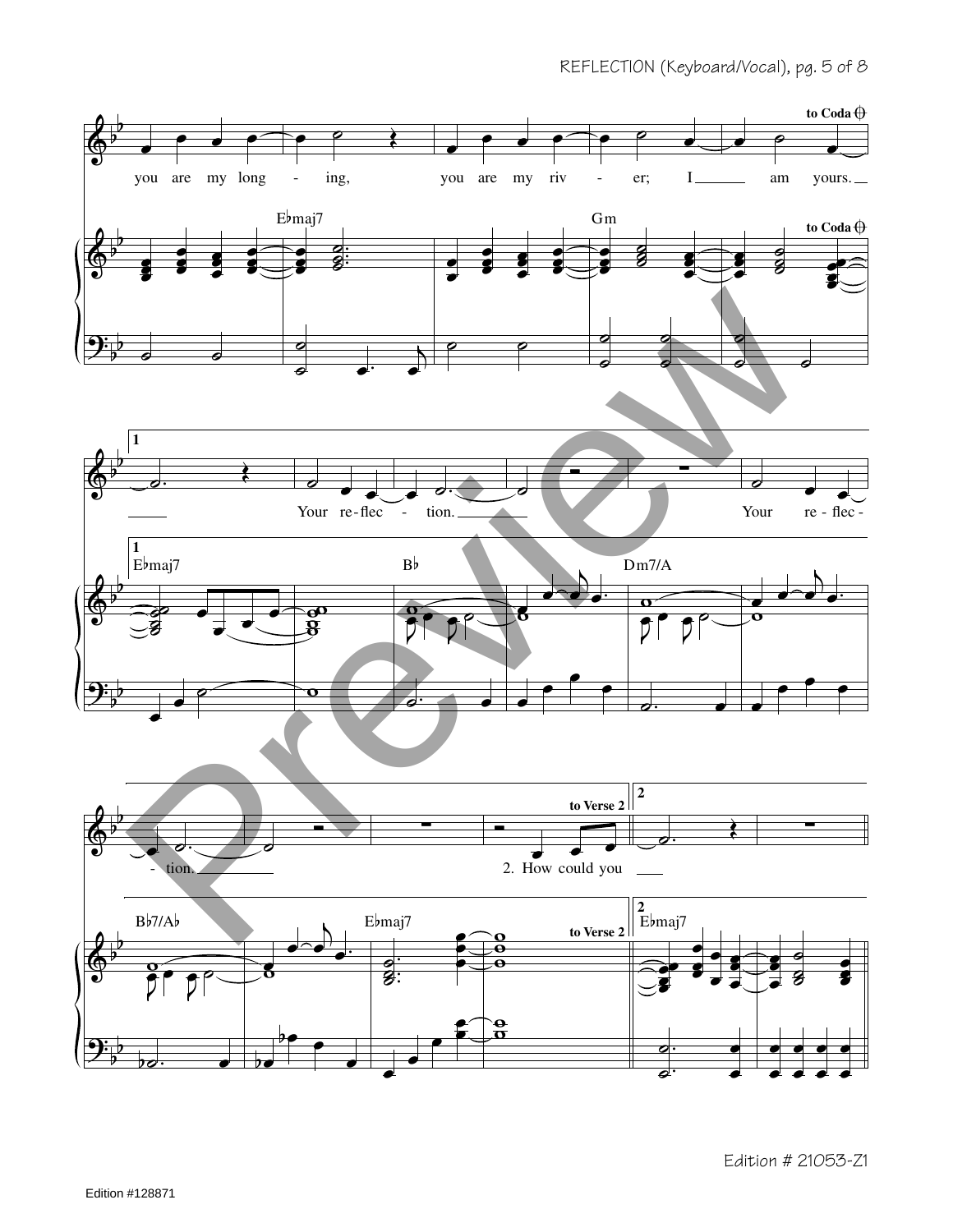**BRIDGE**



Edition # 21053-Z1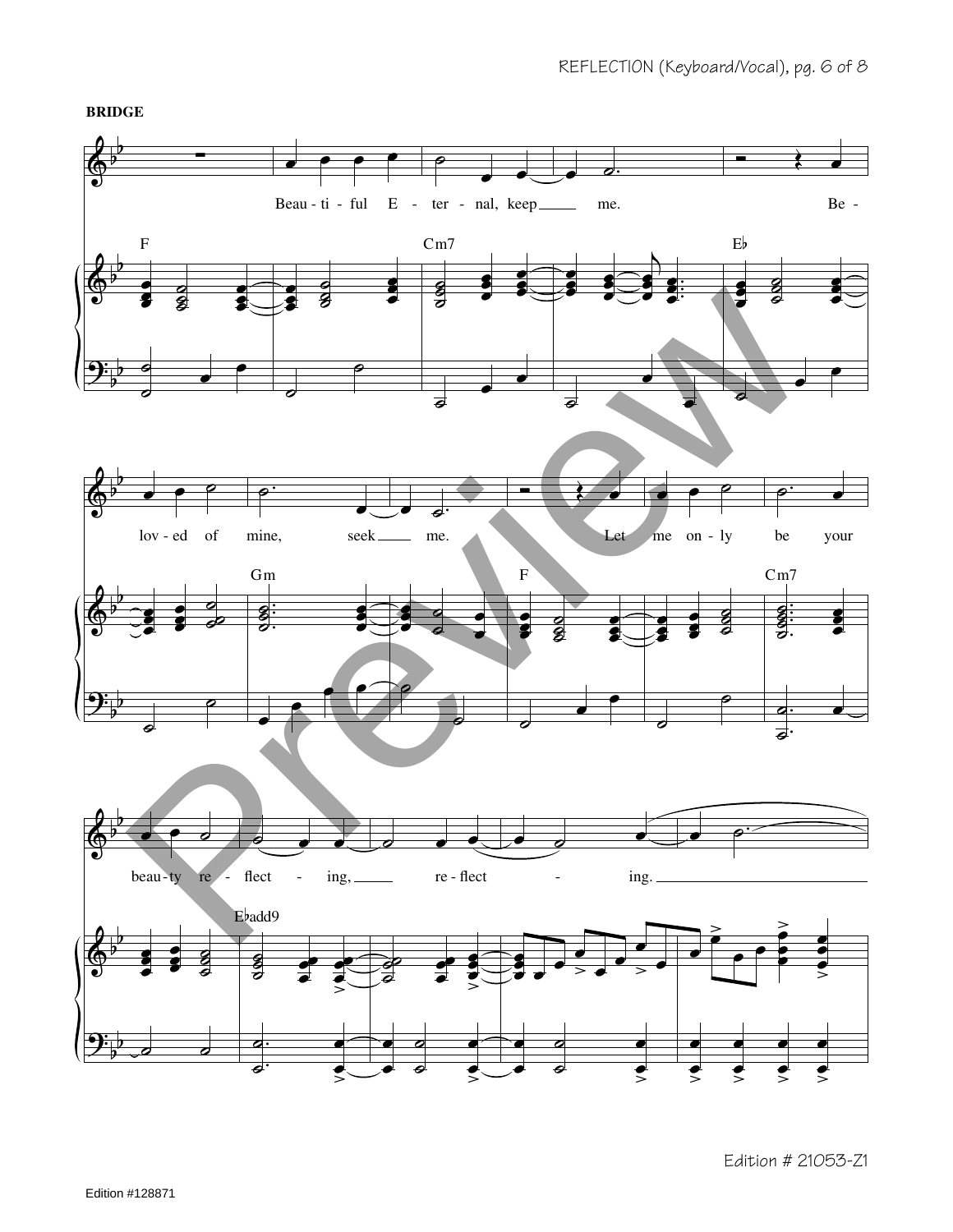

Edition # 21053-Z1